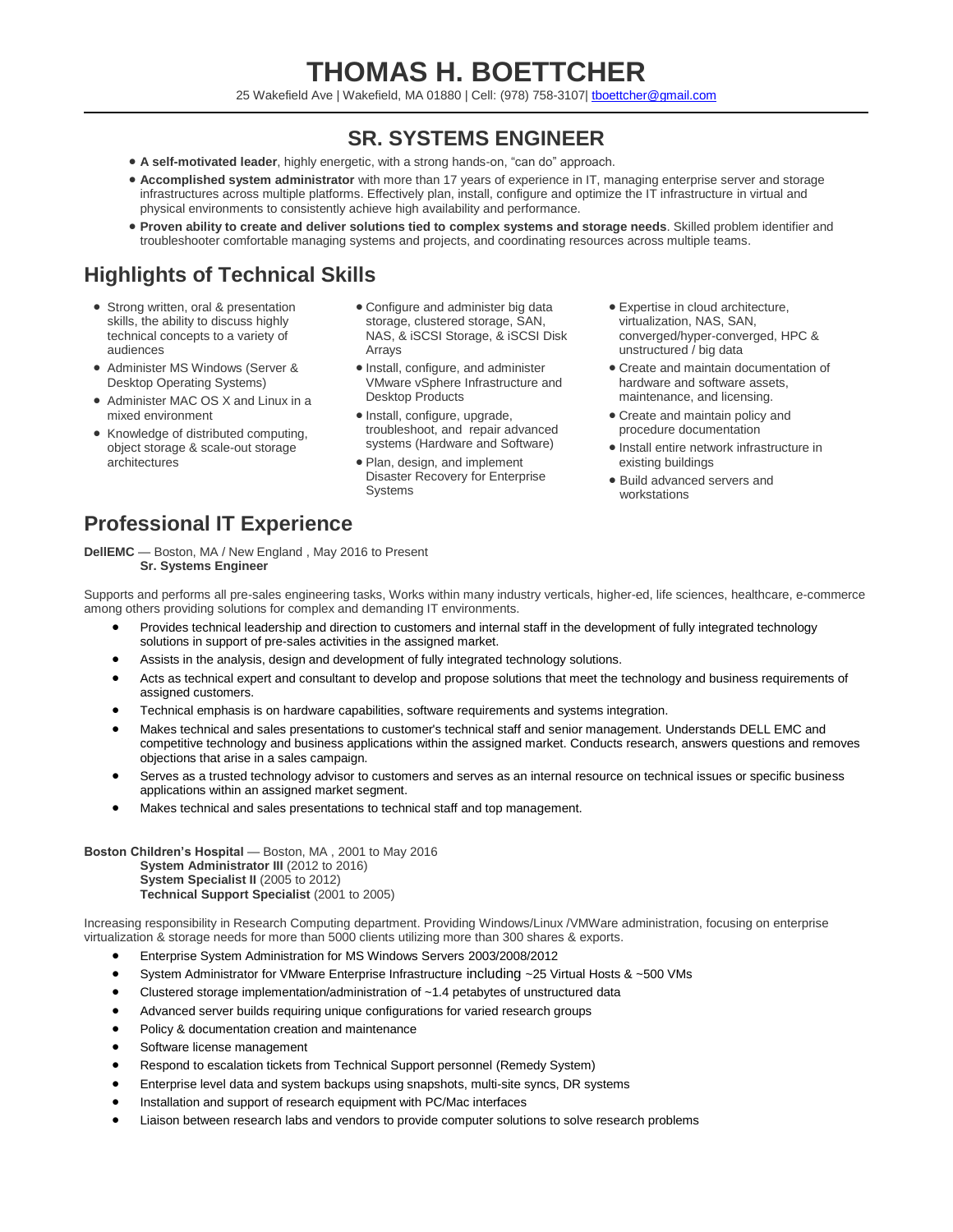# **THOMAS H. BOETTCHER**

25 Wakefield Ave | Wakefield, MA 01880 | Cell: (978) 758-3107[| tboettcher@gmail.com](mailto:tboettcher@gmail.com)

- PC and Mac hardware and software support
- Storage Area Network implementation/administration
- Backup administrator of 200+ clients every 24 hours using Retrospect Server and Veritas back up
- Installation and support of research equipment with PC/Mac interfaces

**North Andover Police Department** — North Andover, MA, 2000 to 2005 **System Administrator (Part time)**

Converted the North Andover Police Department to a modern technology platform. Wired the police station building with CAT 5e and installed network switches, servers, printers, and brought internet access to all the workstations.

- Installed all new 100-node CAT 5e switch 10/100 network
- Installed Windows 2000 AD Server with Exchange 2000 for approx. 100 users
- Supported 24/7 mission critical operation, ensuring all servers and workstations were in working order
- Set up and maintained a Windows 2000 Terminal Server for 2 WAN locations
- Installed and maintained a Computer Aided Dispatch (CAD) system
- Installed and maintained mobile terminals in the cruisers with restricted access to mission critical applications

**New Technology Solutions, Inc. (NTSI)** — Tewksbury, MA, 2000 to 2001 **Systems Engineer**

- Supervised and coordinated the manufacture of all workstations and servers (20-30 per week)
- Supervised all manufacturing technicians
- Built and configured high-end work stations and servers specialized for Pro Engineer
- Performed manufacturing quality assurance checks on workstations and servers to ensure 100% conformity to established standards
- Designed, qualified and benchmarked new technologies to increase performance in Pro Engineer
- Served as a Field Consultant / Hardware Technician for existing and prospective customers
- Consulted for small to medium size businesses in all Information Technology fields
- Provided hardware and software support to existing customers onsite and via phone

**AGFA Corporation** — Wilmington, MA, 1998 to 2000

**Technical Analyst Consultant**

- Staged and deployed over 2000 workstations corporate-wide using Attachmate Netwizard and Symantac Ghost
- Deployed PC's to users located in the office and the field
- Worked with NT Server team building servers, and rack-mount systems
- Configured 3 Dell Power 6300 Edge Servers as Backup Domain Controllers (BDCs)
- Provided technical troubleshooting for both hardware and software problems, including Windows NT Server, Windows NT Workstation and Windows 95
- Deployed multiple software applications and updates throughout the corporate LAN via Netwizard
- Inventoried all printers across network via Xerox PrinterMap, Hayan, and intranet
- Completed SNMP naming on printers connected to the network

**Norwich University** — Northfield, VT, 1997 to 1999

**Computer Technician (Work Study/Internship)**

- Staged and deployed over 200 workstations
- Installed Category 5 and Fiber Optic network wiring